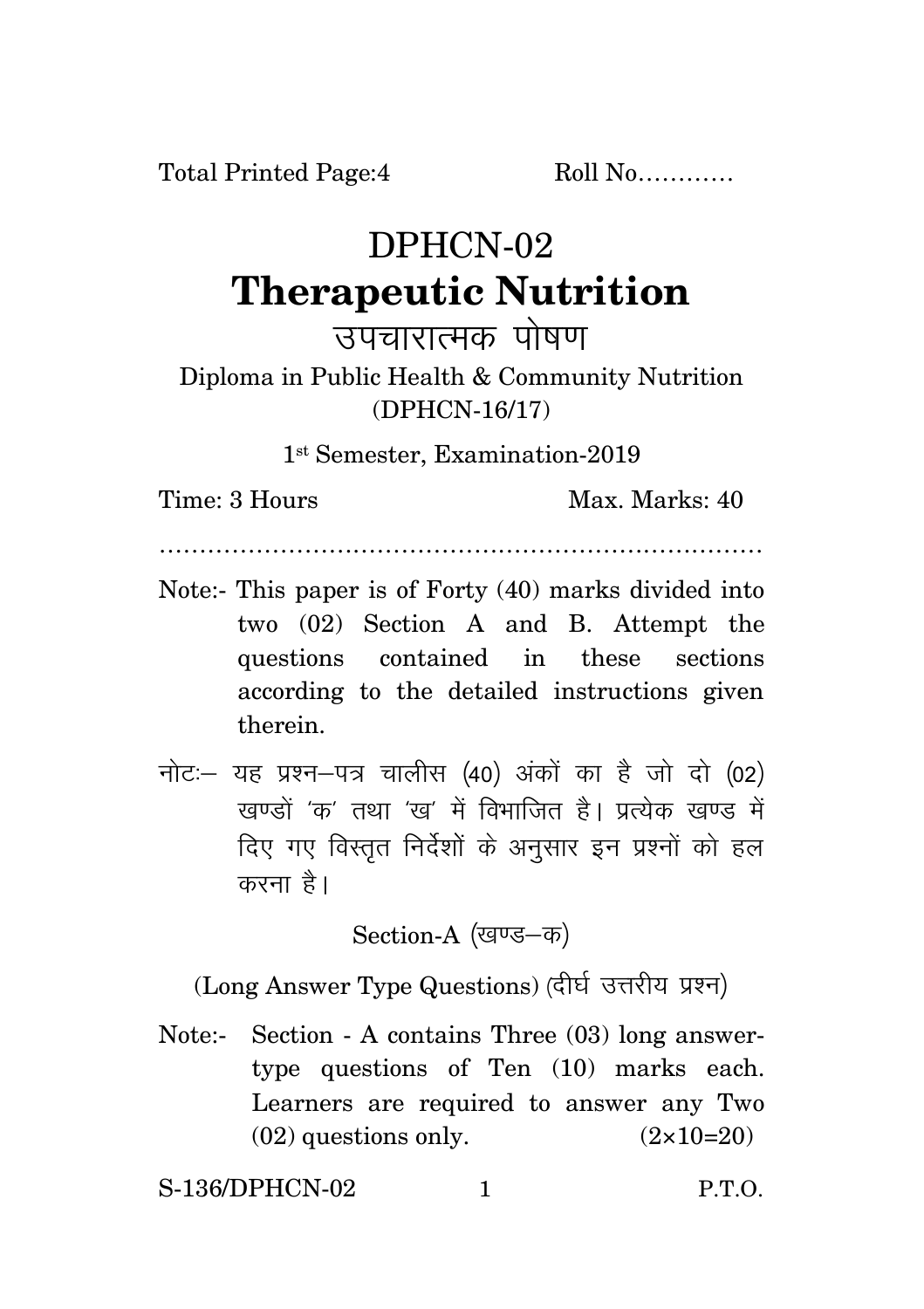- नोट:- खण्ड 'क' में पाँच (05) दीर्घ उत्तरीय प्रश्न दिये गये हैं। प्रत्येक प्रश्न के लिए पन्द्रह (15) अंक निर्धारित हैं। शिक्षार्थियों को इनमें से केवल तीन (03) प्रश्नों के उत्तर टेने हैं।
- Discuss the etiology and symptoms of liver  $\mathbf{1}$ . cirrhosis. Discuss the dietary management of a patient suffering from viral hepatitis.

''लीवर सिरोसिस'' के कारणों व लक्षणों पर विस्तार से चर्चा कीजिए। ''वायरल हेपेटाइटिस'' से पीडित रोगी के आहार प्रबंधन को समझाइए।

- $\mathcal{D}$ Write short notes on:
	- a) Constipation
	- b) Gastritis

निम्नलिखत का संक्षेप में वर्णन कीजिए:

- (क) कब्ज
- (ख) जठराग्नि
- 3. Discuss the classification of diabetes mellitus. Also discuss the symptoms and dietary management of NIDDM.

मधुमेह के वर्गीकरण को समझाइए। टाइप–2 मधुमेह के लक्षणों व आहार प्रबंधन पर विस्तार से चर्चा कीजिए।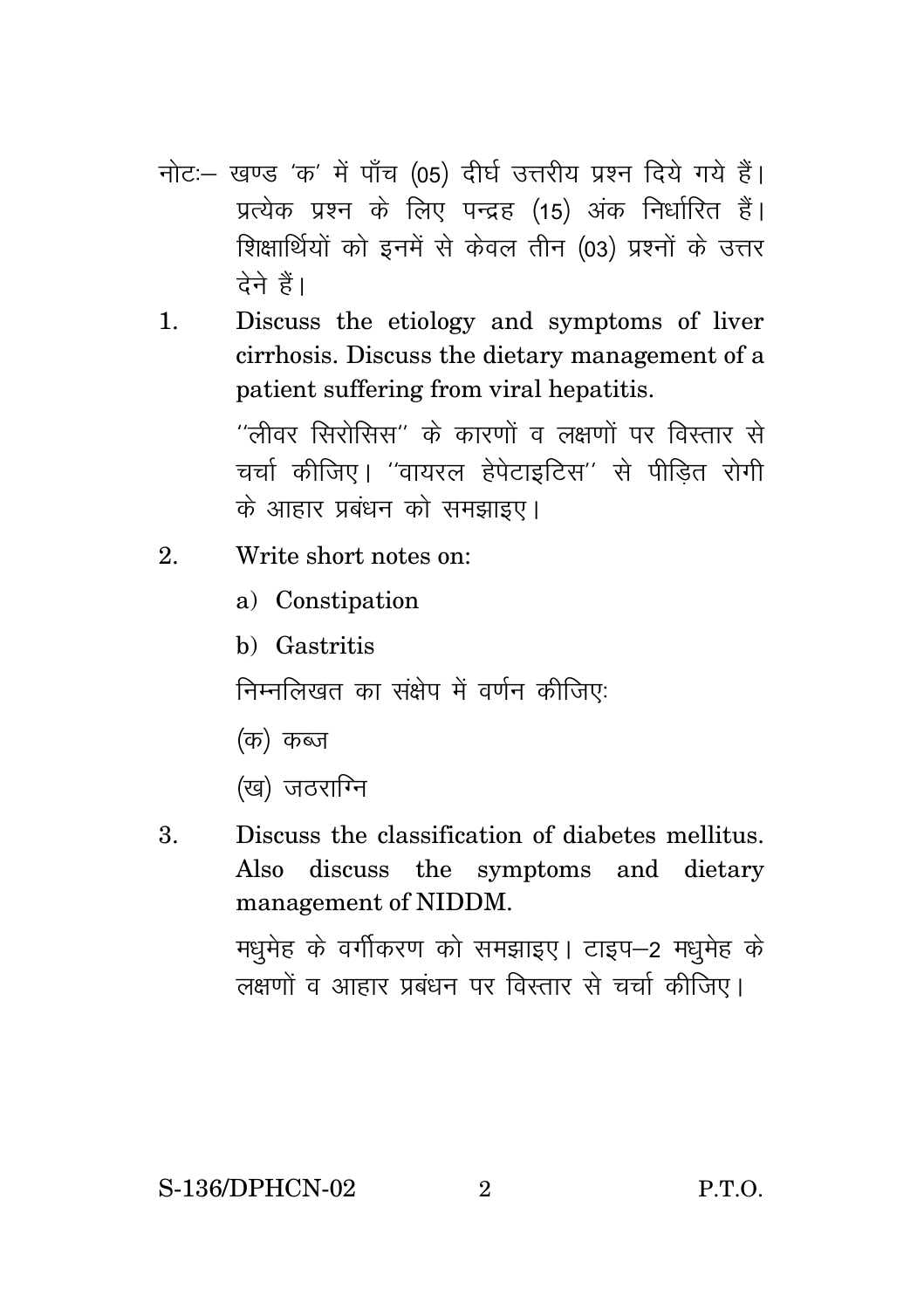## Section-B (खण्ड-ख)

(Short Answer Type Questions) (लघु उत्तरीय प्रश्न)

- Note:- Section-B contains six (06) short answer type questions of five (05) marks each. Learners are required to answer any four (04) questions only.  $(5 \times 4=20)$
- नोट: खण्ड 'ख' में छः (06) लघु उत्तरीय प्रश्न दिये गये हैं। प्रत्येक प्रश्न के लिए पाँच (05) अंक निर्धारित हैं। शिक्षार्थियों को इनमें से केवल चार (04) प्रश्नों के तत्तर देने हैं।
- 1. Discuss the etiology and symptoms of acute and chronic fever. लघ एवं दीर्घ अवधि ज्वर के कारणों और लक्षणों पर

विस्तार से चर्चा कीजिए।

- 2. Write short notes on:
	- a) Tuberculosis
	- b) Diarrhoea

निम्नलिखित का वर्णन कीजिए:

- क) तपेदिक
- ख) अतिसार
- 3. Discuss the nutritional requirements of a pregnant woman in detail.

गर्भवती महिलाओं की पोषण—संबंधी आवश्यकताओं पर विस्तार से चर्चा कीजिए।